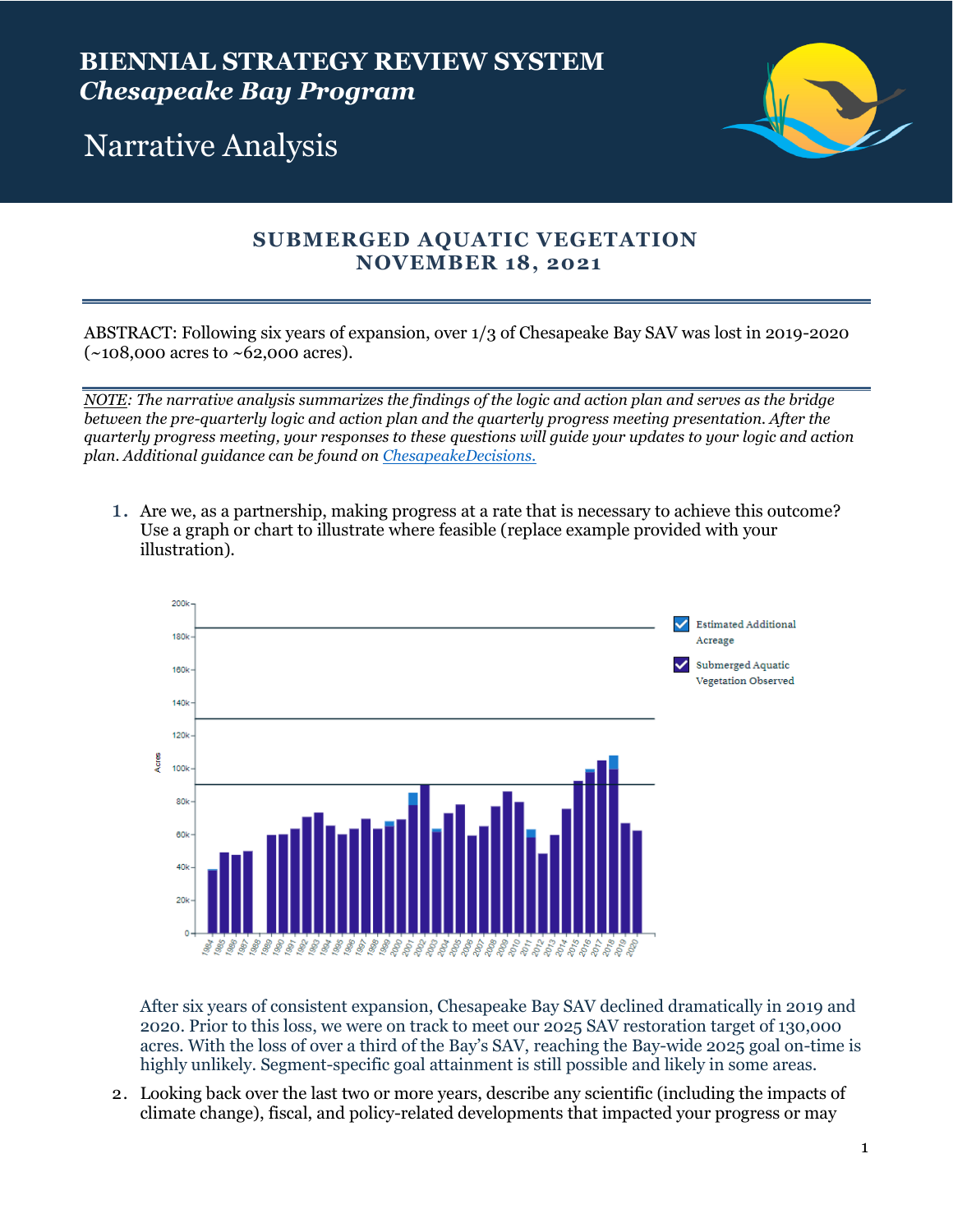influence your work over the next two years. Have these resulted in revised needs (*e.g.,* less, more) to achieve the outcome?

*To the extent feasible, describe your needs using the SPURR thought model, i.e., Specific and actionable, Programmatic partner, Urgency of the needed action, Risk of not acting, Resources required.*

Regarding the SAV acreage outcome specifically:

In the Lefcheck et al. 2018 PNAS paper titled *Long-term nutrient reductions lead to the unprecedented recovery of a temperate coastal region,* the authors – Chesapeake Bay Program partners and SAV Workgroup members – showed that management actions to reduce nutrient loading to the Chesapeake had resulted in the gradual but impressive recovery of the Bay's SAV. Specifically, nitrogen and phosphorus reductions improved water quality to the extent where SAV expanded from  $\sim$ 38,000 acres in 1984 to ~108,000 acres in 2018 (although the paper only included data until 2016). The expansion was particularly noteworthy between 2012 and 2018 following implementation of the Chesapeake Bay TMDL. Freshwater and mesohaline plants in particular expanded in cover, density, and diversity during this time. Unfortunately, in 2019, SAV acreage plummeted to  $\sim 66,000$  acres and in 2020, an additional four thousand acres were lost. While that is still nearly twice what was mapped in 1984, it signifies a substantial loss of habitat and ecosystem services.

Preliminary data review suggests that the loss of SAV was associated with above-average precipitation, which led to increased run-off and consequently increased nitrogen, phosphorus, and sediment loading despite management efforts. Increased precipitation and storm frequency are predicted symptoms of climate change – the region will only get wetter and stormier if we don't act globally to change course. If two years of climate-related increased precipitation were able to negate six years of rapid expansion under the TMDL, it appears that current efforts to reduce nutrient and sediment loading will be insufficient to ensure the SAV outcome is met. Nutrient and sediment loading needs to be reduced even further to mitigate/accommodate climate change.

Regarding workplan action items:

Much of what we set out to do, and more, was accomplished in the last two years. The action items not completed were a result of inadequate time, staffing, funding, and support that were exacerbated by Covid.

*Specific and actionable:* climate-related increased precipitation and runoff negated six years of SAV expansion in 2019-2020. Local jurisdictions need to increase their efforts to reduce stormwater runoff and implement other nutrient and sediment reducing BMPs so that when it does rain/storm/etc., there's less N, P, and loose sediment on the ground to wash into storm drains and local waterways.

*Programmatic partner:* Much of the burden of SAV recovery is on the WQ GIT rather than the SAV Workgroup. Members of the SAV Workgroup concentrate on Management Strategies 2-5.

1. Supporting efforts to conserve and restore current and future underwater grass habitat and habitat conditions in the Chesapeake Bay;

2. Protecting existing and recovering underwater grasses in the Chesapeake Bay;

3. Restoring underwater grasses in the Chesapeake Bay;

4. Enhancing underwater grass research and monitoring in the Chesapeake Bay watershed; and

5. Enhancing citizen involvement, public education, and outreach in the watershed.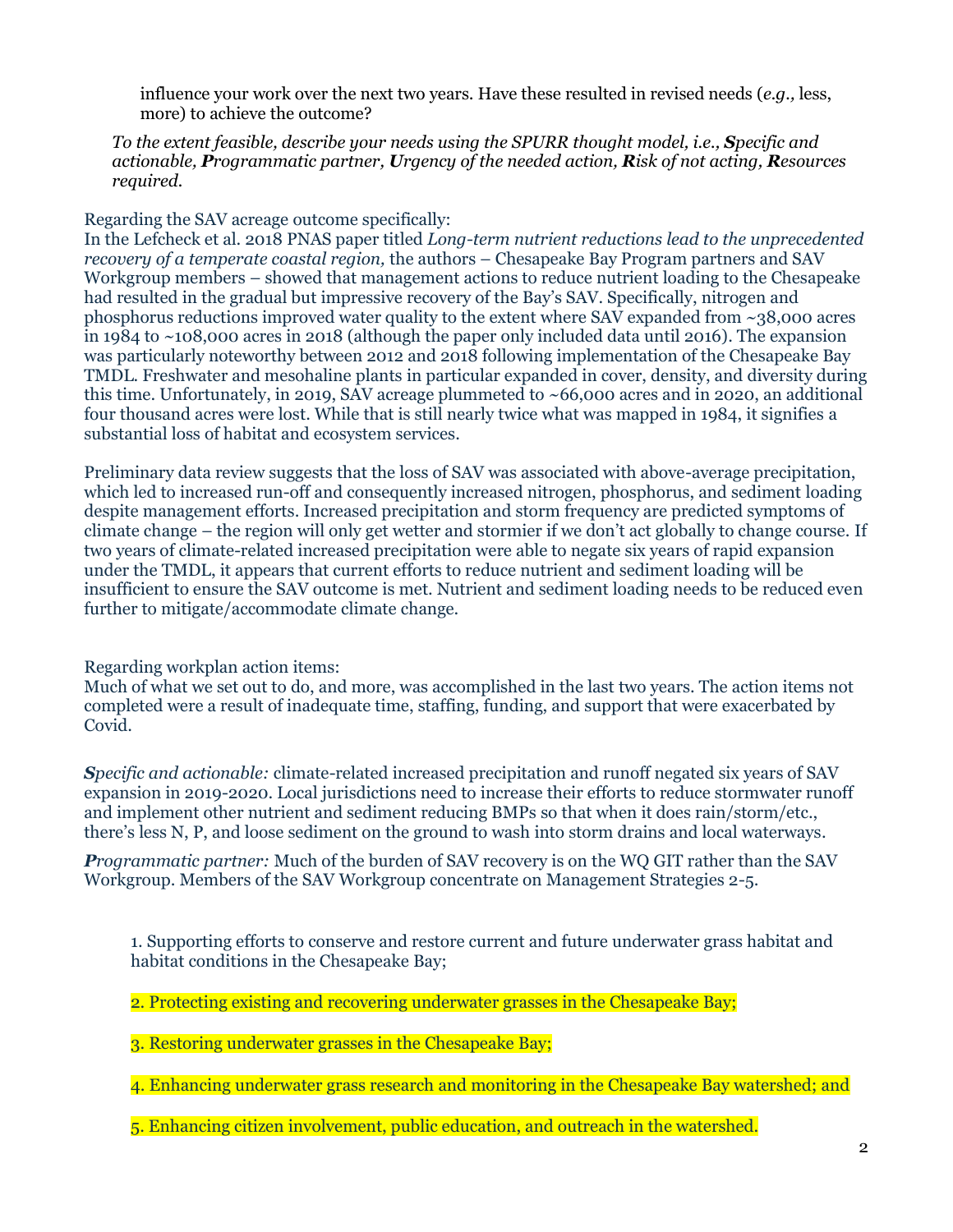*Urgency of the needed action:* Given the protracted nature of SAV recovery, particularly to a point where the bed is providing abundant ecosystem services, there is an urgent need to take action to further improve water quality to the extent that the system can mitigate and withstand damaging symptoms of climate change. There is very little chance of the SAV outcome being met by 2025.

*Risk of not acting:* Without increased action, the 130,000 acre SAV outcome will not be met within the decade. 2025 is definitely off the table. The 185,000- acre ultimate goal will remain perpetually unattainable. Ecosystem services will be lost, including blue crab habitat. Most of the loss of SAV in 2019 and 2020 was a loss of widgeon grass in the mesohaline area of the Bay. Eelgrass was also lost. The 2020/2021 Blue Crab Winter Dredge Survey found a significant reduction in juvenile blue crabs following the loss of SAV. Additional loss of SAV may further exacerbate the stress on juvenile blue crabs.

*Resources required:* Significant federal funding will be required to implement BMPs sufficient to reduce nutrient and sediment loading to the Bay to the extent necessary to offset further stress from climate change. To ensure all workplan action items are completed, the SAV Workgroup (and all workgroups, really) requests a staffer solely dedicated to the SAV Workgroup. Alternatively, funding should be funneled to each workgroup chair's agency to support a technical position meant specifically to assist with CBP Workgroup-related activities. This would facilitate effective workplan progress but also establish an incentive for agencies to participate in CBO Workgroup and Goal Team leadership.

3. Based on the red/yellow/green analysis of the actions described in your logic and action plan, summarize what you have learned over the past two years of implementation.

*Summarize overall (not per action) what you have learned about what worked and what didn't work. For example, have you identified additional factors to consider or filled an information gap?* 

1. Support efforts to conserve and restore current and future underwater grass habitat and habitat conditions in the Chesapeake Bay;

Over time, modest improvements in water quality led to the expansion of SAV throughout the tidal fresh, oligo, and mesohaline portions of the Bay (and in some years, the polyhaline). With dramatic improvements in water quality, eelgrass may prove resistant to increased temperatures. With dramatic reductions in N, P, and TSS loads, CB SAV in general will have a better chance of withstanding symptoms of climate change. Less N, P, and loose sediments on the ground in the watershed mean less in the water when it rains.

2. Protecting existing and recovering underwater grasses in the Chesapeake Bay;

We did not have time to address the recommendations made in the SAV regulatory review, but many of our regulations relate to shallow water use conflicts, which we are addressing. There are regulations that need to be changed or at least tightened up to reduce the unnecessary removal of SAV for recreational navigation. The conversation about aquaculture and SAV conflicts need to continue until a resolution is identified (more research necessary). Research is also necessary to assess the impacts of clam dredging near SAV protection zones. Finally, additional research is necessary, and some of it underway, to determine the impact of living shorelines on SAV and to determine the potential for SAV restoration at living shoreline sites to reduce the number of permit applications denied on account of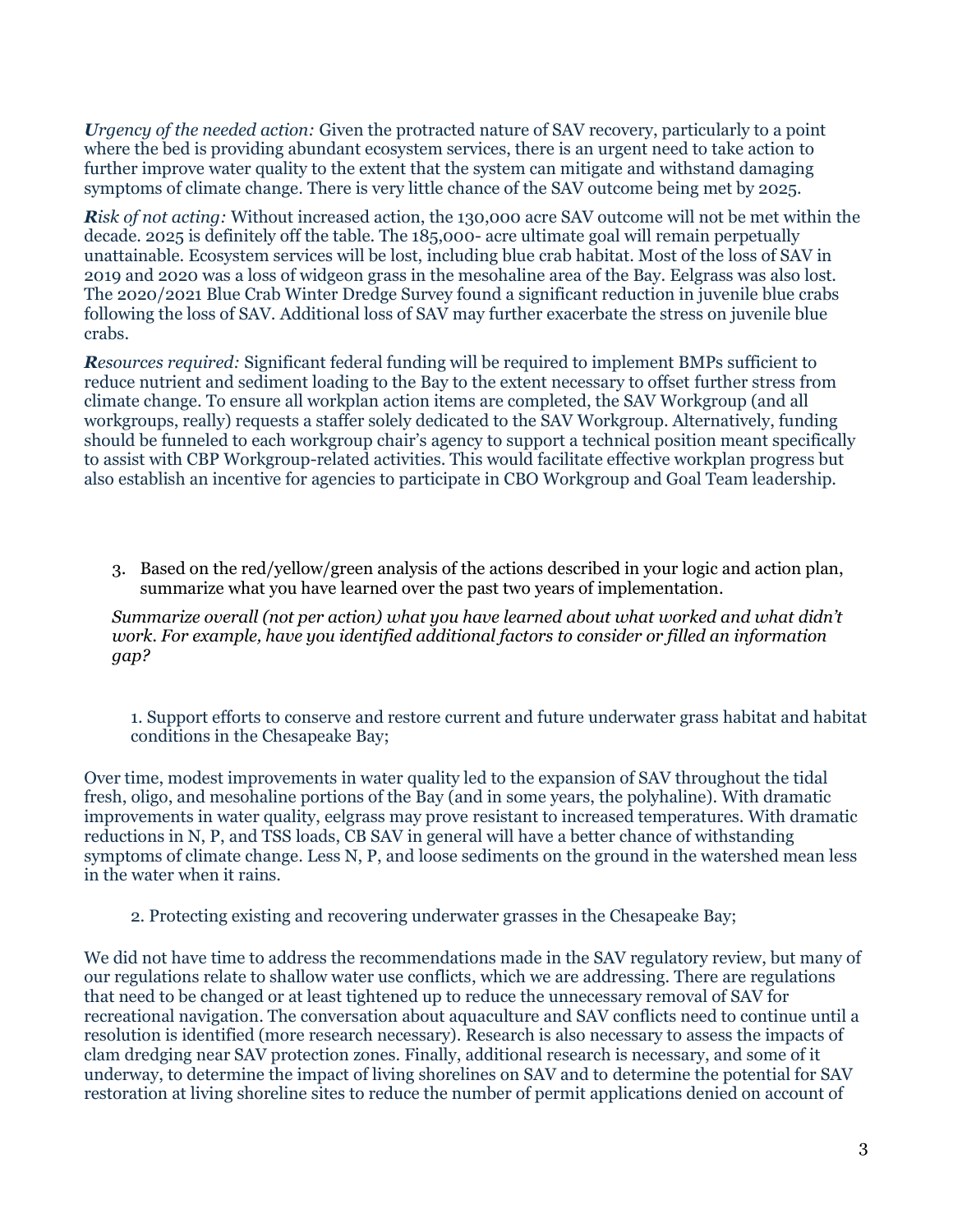SAV presence. This is primarily an issue when the property owner is encouraged to improve a bulkhead or riprap revetment, rather than install a living shoreline.

3. Restoring underwater grasses in the Chesapeake Bay;

Small-scale (<1 acre) SAV restoration efforts were largely successful in the years of SAV expansion prior to 2020, indicating that when WQ is sufficient for natural recovery, restoration practitioners should take advantage of the conditions. In 2021, SAV restoration efforts appear to have been unsuccessful (in Maryland), indicating that restoration projects should not be attempted when water quality is degraded. This is in line with earlier findings following large-scale CB SAV restoration efforts and STAC's review of SAV restoration practices in Chesapeake Bay. Methods to collect, process, and store seeds of various common Bay species, however, have improved and are included in the SAV restoration protocol developed with GIT funding. Riverkeeper and watershed groups are eager to participate in restoration efforts, so all attempts should be made to collaborate on projects with them when and if conditions improve.

4. Enhancing underwater grass research and monitoring in the Chesapeake Bay watershed; and

Over the past two years, much has been learned to enhance SAV monitoring in the Bay. Access to high resolution, commercial-grade satellite imagery has the potential to increase the long-term sustainability of our Bay-wide SAV monitoring program. Additionally, although somewhat hindered by Covid, the CB SAV Watcher program continues to expand and the incorporation of volunteer scientists into the world of SAV monitoring is proving to be a legitimate means of crowd-sourcing SAV data. With that said, although much of the program is conducted by the watershed and Riverkeeper groups involved, additional resources and staff support will be necessary in the future to continue coordination of the program, recruitment of volunteers and organizations, and data management.

Likewise, there is extensive interest in the SAV Sentinel Site program and a plethora of groups that are interested and willing to adopt a site or sites. Additional support would accelerate the timeline to getting this program implemented.

Regarding SAV research, SAV Workgroup partners continue to excel in their fields and have made significant contributions to SAV science recently. Most notably, the importance of large, dense SAV beds in buffering the effects of Chesapeake Bay acidification were described in a 2020 paper by Su et al.

That said, many questions have arisen over the last few years that should be prioritized. An example is the role of fresh and brackish water SAV species in carbon sequestration. More is known about the role of true seagrasses in carbon sequestration than of fresh and brackish water species, and for Chesapeake Bay SAV restoration efforts to be considered in the blue carbon market, more research is necessary on the topic.

5. Enhancing citizen involvement, public education and outreach in the watershed.

Citizen involvement, public education, and outreach in the watershed are vital to SAV recovery and the SAV Workgroup has taken steps to move each forward. The Chesapeake Bay SAV Watcher Program has taught us that volunteer-based SAV monitoring programs are a viable means of collecting species and other detailed information for SAV and SAV habitat. The data collected has been reviewed and used to answer questions about aerial survey imagery and to locate potential SAV donor beds for restoration projects. Further, the Riverkeeper and watershed groups involved in program have found that it's a successful means of bringing in additional volunteers and engaging the public about Bay issues. Especially during Covid, people were looking for opportunities with watershed groups and the SAV Watcher program provided those opportunities while simultaneously teaching participants about the Bay and collecting critical data. During a recent SAV Watcher Train the Trainer event, two staff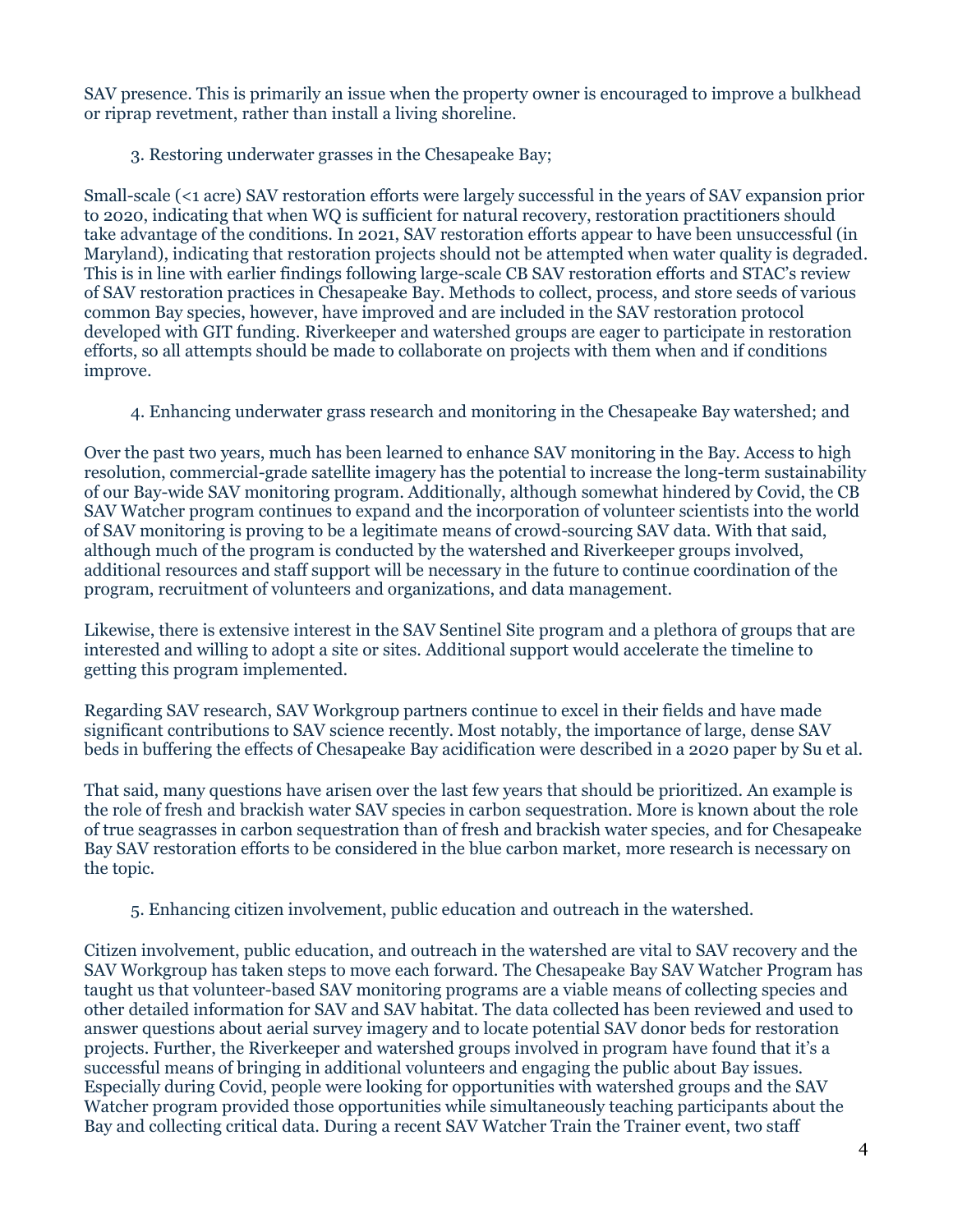educators from Baltimore County Public Schools attended and got their certification. They plan to run workshops with other teachers as well as students.

The Community Based Social Marketing project that the SAV and Communications Workgroups conducted with Action Research was insightful as well. We learned that waterfront property owners have a very mixed response to the presence of SAV along their shoreline, and that there are age groups that should be targeted for social marketing efforts. Specifically, older homeowners and homeowners that have owned their property for longer tend to appreciate the presence of SAV as a sign of recovering Bay health, whereas younger property owners and those who have more recently purchased their property see SAV as an impediment to recreational opportunities. Consequently, property owners should be engaged for different purposes. It would be more appropriate for younger property owners to receive informational brochures or handouts, whereas older property owners may be willing to serve as Bay ambassadors that will place signs in their yard promoting SAV positive slogans.

During the next iteration of the SAV Workgroup workplan, implementation of the recommendations from the CBSM project should be included, and it may be worth going for the next round of GIT funding to fund the implementation.

4. Based on what you have learned through this process and any new developments or considerations described in response to question #2, how will your work change over the next two years? If we need to accelerate progress towards achieving our outcome, what steps are needed and, in particular, what specific actions or needs are beyond the ability of your group to meet and, therefore, you need the assistance of the Management Board to achieve?

*Describe any adaptations that may be necessary to achieve your outcome more efficiently and explain how these changes might lead you to adjust your Management Strategy (if significant) or the actions described in column four of your Logic & Action Plan. What new science, fiscal, and policy-related information, could be recommended or pursued over the next two years to maintain or, if needed, accelerate progress? Use the SPURR model described in question #2, to provide detail to the needed steps and actions.*

We are now significantly behind on SAV restoration and meeting the 2025 target is highly unlikely. We learned that during "normal years" only modest improvements in water quality are necessary to spark a resurgence of SAV in areas where some SAV has persisted and where seed sources are available. In "extreme years" however, continued recovery is extinguished and loss of SAV is the result. More extreme years are predicted under a changing climate. Since global action is necessary to reverse symptoms of climate change, the Bay Program and partnering states must lead the way in fighting climate change and climate adaptation. All of the obvious steps need to be taken to reduce emissions. Regarding climate adaptation, we need to reduce N, P, and TSS to the extent necessary to accommodate the changing climatic and weather patterns. Significantly improving water quality and clarity in the polyhaline portion of the Bay is the only hope in saving the Bay's eelgrass populations. Even if we were to import more heat-tolerant eelgrass plants from North Carolina where thriving populations still exist, those plants are adapted to clear water and would not survive the lower Bay's turbid conditions.

N, P, and TSS reductions are the domain of the WQ GIT; the SAV Workgroup cannot directly affect that change. We will, however, support the WQ GIT in any way possible.